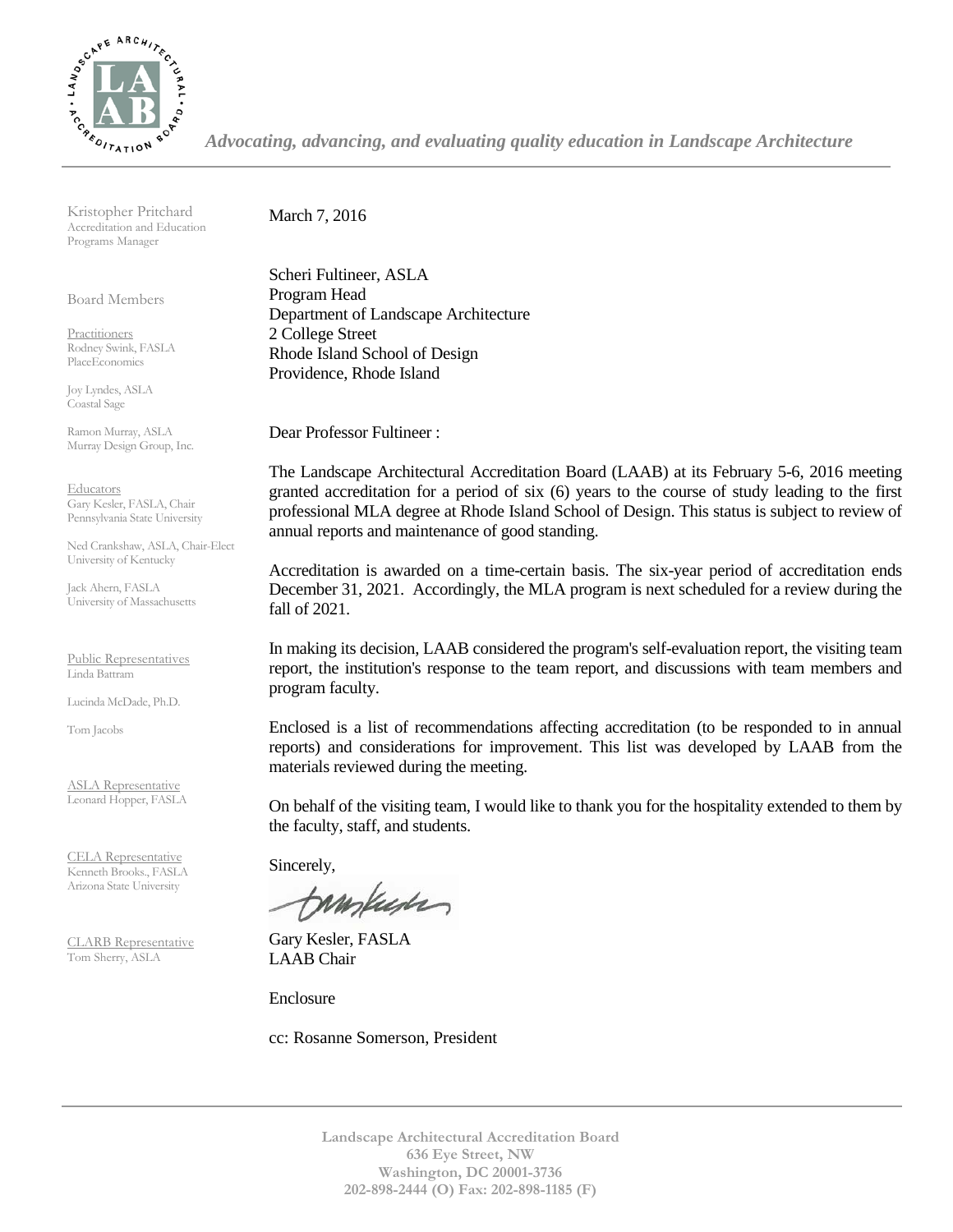## **Rhode Island School of Design MLA Program LAAB Meeting February 5-6, 2016**

## **SUMMARY OF RECOMMENDATIONS AND CONSIDERATIONS**

## **Recommendations Affecting Accreditation**

- 1. Additional administrative support is necessary for program administration, both at the faculty level and the administrative support level. The Department should determine the most effective way to configure the responsibilities of faculty and staff personnel to accomplish this (Standard 2).
- 2. The successful completion of the two currently planned searches is imperative (Standard 2).
- 3. Recommend that additional office, storage, and research space be provided to faculty and staff in order to reduce overcrowding; provide privacy for student consultation, research, and class preparation; secure storage space for teaching and research materials; and space to conduct research by faculty and students (Standard 7).

## **Considerations for Improvements**

- 1. Consider developing objectives that provide elaboration for how the goals of the program are, and will continue to be, met (Standard 1).
- 2. Consider ways in which advanced digital applications can be integrated more formally into the existing curriculum (Standard 3).
- 3. Consider encouraging students to form a student ASLA chapter (Standard 4).
- 4. The two planned searches should be underway by the end of the current semester. After those successful appointments additional full time faculty would enhance the student experience and provide the student interaction, mentoring and support required on an ongoing basis. The expertise of the appointments for the current searches would determine the areas of expertise necessary to supplement and meet the comprehensive needs of the program (Standard 5).
- 5. Consider inclusion of additional information on the alumni registry: professional activities such as presentations at the ASLA Annual Meeting or state ASLA chapter conferences, articles in juried periodicals or *Landscape Architecture* magazine, and significant professional accomplishments or recognition (Standard 6).
- 6. Consider keeping a detailed list of program activities that engage alumni and practitioners that includes student career advising events, lecture series, and continuing education opportunities. Include date and type of event, names of alumni/practitioner, and number of student attendees (Standard 6).